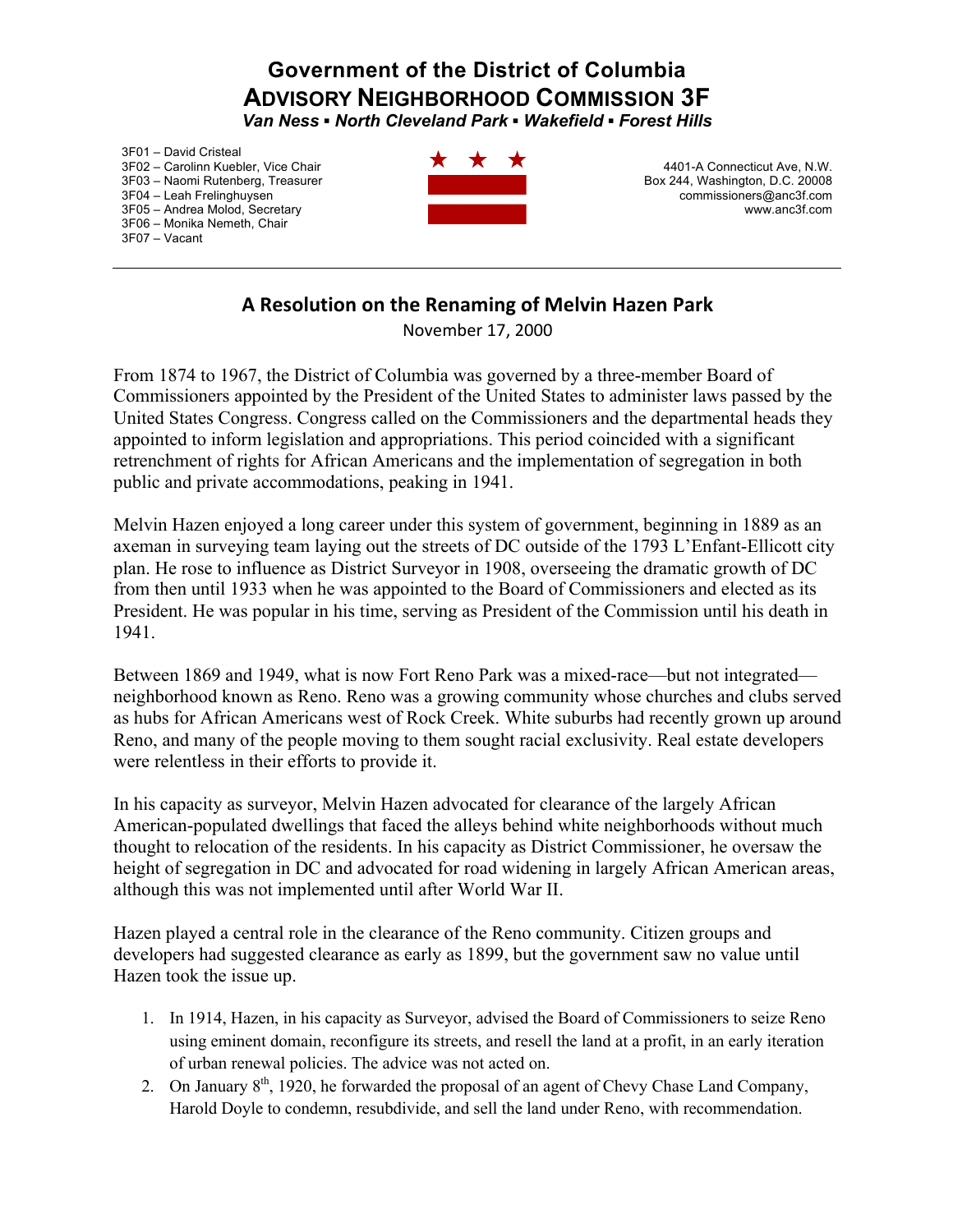- 3. On October  $14<sup>th</sup>$ , 1920, Hazen renewed his recommendation, including a proposed bill. The Commissioners did not act, however handwritten notes from Commissioner Charles Kutz on the coversheet read: "It has been orally suggested to Mr. [Harold] Doyle to have such a bill introduced [to Congress]+ referred to the Commission."
- 4. Hazen recommended the clearance of Reno in his report that year, offering conversion to a park, as proposed in the 1902 McMillan Plan, if resubdivision was determined to be unlawful.
- 5. Between 1923 and 1924, during debates on how to expand the Fort Reno reservoir, Hazen brought the idea of clearance to the attention of the staff again. He appears to have organized a conference on February  $6<sup>th</sup>$ , 1924 of prominent Washingtonians to persuade the Commissioners of the value of clearing all of Reno and converting it to a park.
- 6. By March  $4<sup>th</sup>$ , 1924, Hazen had developed a plan for the park. That October, he recommended clearance and conversion in his annual report, proposing model legislation nearly identical to versions circulated by Harold Doyle and white Citizens Associations in 1923. Hazen requested the topic be discussed by the newly formed National Capital Park Commission in 1925, who recommended the plan, but requested separate funding from Congress.

-When bills were introduced to Congress, responsibility fell to Hazen to defend the bill, recorded in a July 6th, 1926 Senate Committee on the District of Columbia hearing: "The District has in mind acquiring the subdivision for several reasons… First, to wipe it off, so the street plan can be developed in harmony with the general plan for the District… It is an ill-devised, ill-shaped subdivision, that you cannot do anything with unless you just wipe it off." These bills were not successful and sparked a dramatic resistance.

-Hazen's role in the clearance after this is uncertain, besides routine duties in land acquisition for the reservoir expansion and what is now Alice Deal Middle School, both of which began in 1926 and were complete in 1931. Clearance of other areas was assumed by the National Capital Park and Planning Commission, who took a more gradual approach than Hazen had proposed, buying or condemning land between 1927 and 1949.

Despite open criticism of the project as racist by African-American activists and federal officials, Hazen maintained his reputation locally and was appointed DC Commissioner in 1933, where became extremely popular among white Washingtonians.

On December 19th, 1941, the National Capital Park and Planning Commission named a stream valley park they had acquired after Hazen, in tribute to his advocacy for acquiring parkland.

ANC 3F and its Commissioners have been having community conversations and discussions about systematic racism in our cultural and governmental institutions. These couple along with incidents of racial injustice make us consider the role that we can take as the local elected officials.

ANC 3F feels that the name Melvin Hazen does not represent the kind of community which we feel we are and for which we strive to be – a community that values inclusivity and diversity, and one that condemns racism and xenophobia.

Given the central role of Melvin Hazen in the destruction of the Reno community, we feel that